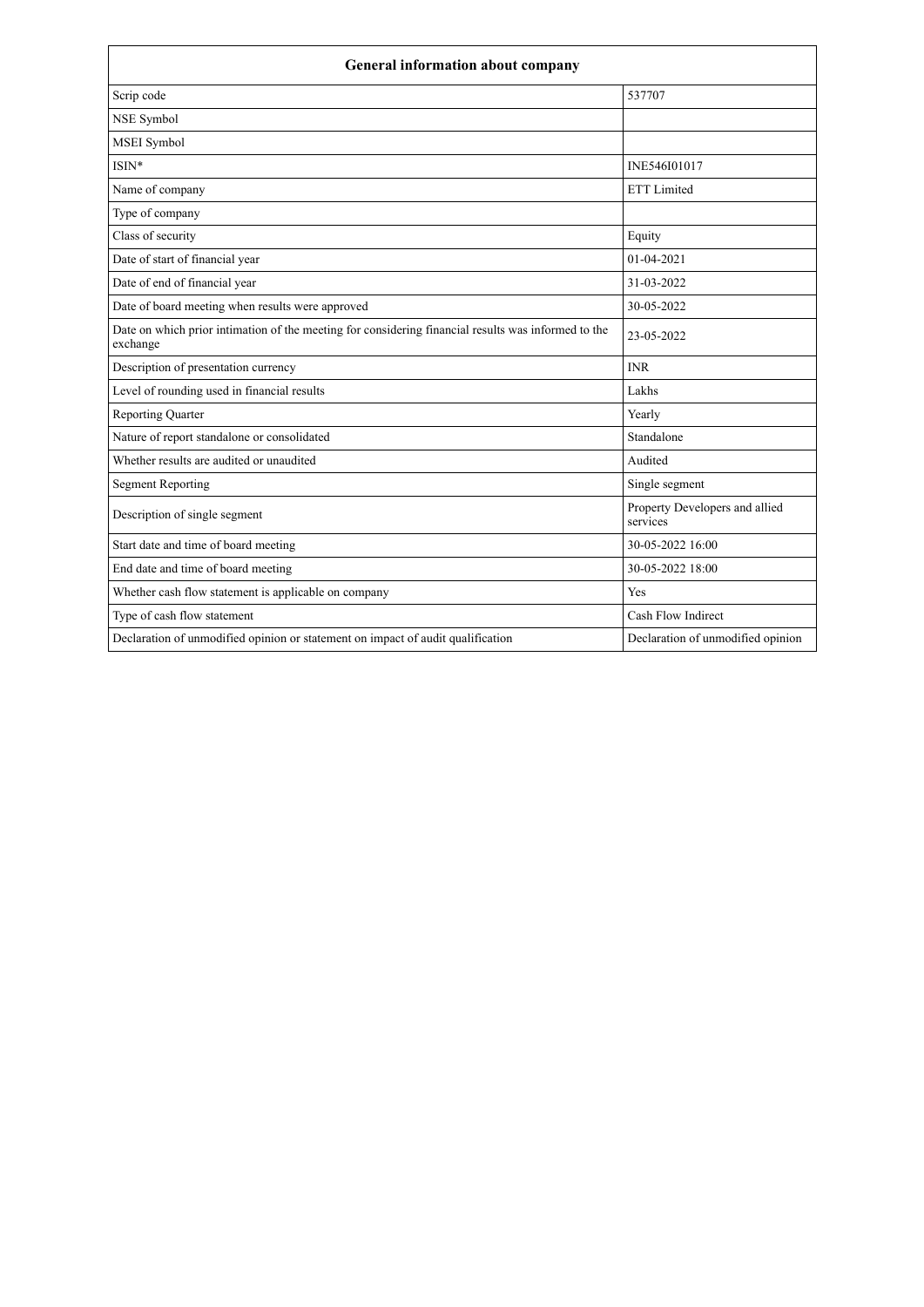|               | <b>Financial Results - Ind-AS</b>                                                                                                                                                             |                  |                  |  |  |  |
|---------------|-----------------------------------------------------------------------------------------------------------------------------------------------------------------------------------------------|------------------|------------------|--|--|--|
|               | 3 months/ 6 months ended<br>Year to date figures for current period<br><b>Particulars</b><br>ended (dd-mm-yyyy)<br>(dd-mm-yyyy)                                                               |                  |                  |  |  |  |
| A             | Date of start of reporting period                                                                                                                                                             | 01-01-2022       | 01-04-2021       |  |  |  |
| B             | Date of end of reporting period                                                                                                                                                               | 31-03-2022       | 31-03-2022       |  |  |  |
| $\mathcal{C}$ | Whether results are audited or unaudited                                                                                                                                                      | Audited          | Audited          |  |  |  |
| D             | Nature of report standalone or consolidated                                                                                                                                                   | Standalone       | Standalone       |  |  |  |
| Part<br>1     | Blue color marked fields are non-mandatory. For Consolidated Results, if the company has no figures for 3 months / 6<br>months ended, in such case zero shall be inserted in the said column. |                  |                  |  |  |  |
| $\mathbf{1}$  | Income                                                                                                                                                                                        |                  |                  |  |  |  |
|               | Revenue from operations                                                                                                                                                                       | 71.92            | 300.14           |  |  |  |
|               | Other income                                                                                                                                                                                  | 1.8              | 2.81             |  |  |  |
|               | <b>Total income</b>                                                                                                                                                                           | 73.72            | 302.95           |  |  |  |
| $\mathbf{2}$  | <b>Expenses</b>                                                                                                                                                                               |                  |                  |  |  |  |
| (a)           | Cost of materials consumed                                                                                                                                                                    | $\boldsymbol{0}$ | $\boldsymbol{0}$ |  |  |  |
| (b)           | Purchases of stock-in-trade                                                                                                                                                                   | $\mathbf{0}$     | $\boldsymbol{0}$ |  |  |  |
| (c)           | Changes in inventories of finished goods, work-in-<br>progress and stock-in-trade                                                                                                             | $\mathbf{0}$     | $\mathbf{0}$     |  |  |  |
| (d)           | Employee benefit expense                                                                                                                                                                      | 9.23             | 39.52            |  |  |  |
| (e)           | Finance costs                                                                                                                                                                                 | 1.08             | 10.21            |  |  |  |
| (f)           | Depreciation, depletion and amortisation expense                                                                                                                                              | 35.03            | 139.78           |  |  |  |
| (f)           | <b>Other Expenses</b>                                                                                                                                                                         |                  |                  |  |  |  |
| 1             | Other expenses                                                                                                                                                                                | 52.48            | 135.11           |  |  |  |
| 10            |                                                                                                                                                                                               |                  |                  |  |  |  |
|               | <b>Total other expenses</b>                                                                                                                                                                   | 52.48            | 135.11           |  |  |  |
|               | <b>Total expenses</b>                                                                                                                                                                         | 97.82            | 324.62           |  |  |  |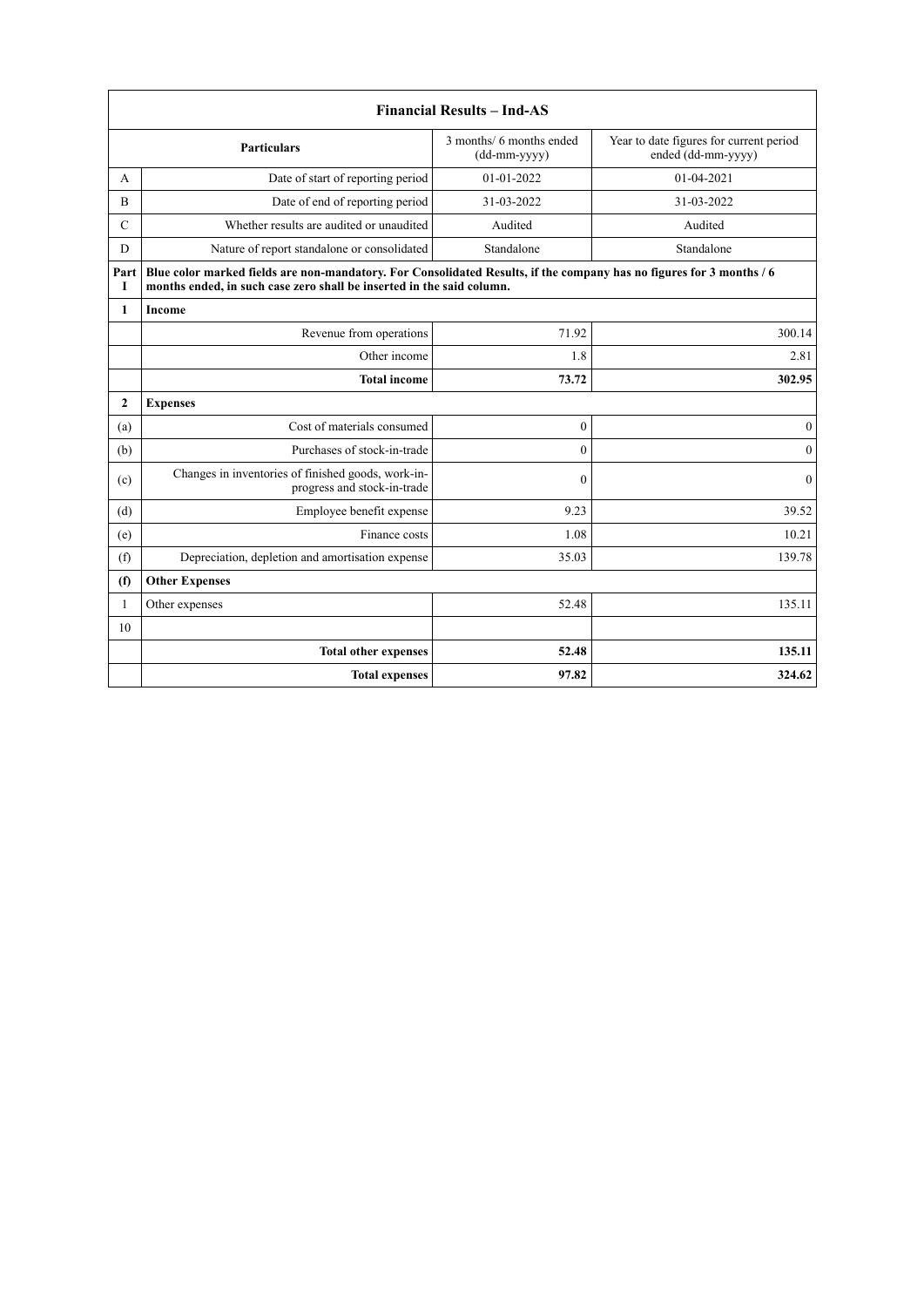| <b>Financial Results - Ind-AS</b>                                                                                               |                                                                                                                                                                                               |              |                  |  |  |
|---------------------------------------------------------------------------------------------------------------------------------|-----------------------------------------------------------------------------------------------------------------------------------------------------------------------------------------------|--------------|------------------|--|--|
| 3 months/ 6 months<br>Year to date figures for current<br><b>Particulars</b><br>ended (dd-mm-yyyy)<br>period ended (dd-mm-yyyy) |                                                                                                                                                                                               |              |                  |  |  |
| A                                                                                                                               | Date of start of reporting period                                                                                                                                                             | $01-01-2022$ | 01-04-2021       |  |  |
| B                                                                                                                               | Date of end of reporting period                                                                                                                                                               | 31-03-2022   | 31-03-2022       |  |  |
| $\mathcal{C}$                                                                                                                   | Whether results are audited or unaudited                                                                                                                                                      | Audited      | Audited          |  |  |
| D                                                                                                                               | Nature of report standalone or consolidated                                                                                                                                                   | Standalone   | Standalone       |  |  |
| Part<br>1                                                                                                                       | Blue color marked fields are non-mandatory. For Consolidated Results, if the company has no figures for 3 months / 6<br>months ended, in such case zero shall be inserted in the said column. |              |                  |  |  |
| 3                                                                                                                               | Total profit before exceptional items and tax                                                                                                                                                 | $-24.1$      | $-21.67$         |  |  |
| 4                                                                                                                               | Exceptional items                                                                                                                                                                             | $\theta$     | $\theta$         |  |  |
| 5                                                                                                                               | Total profit before tax                                                                                                                                                                       | $-24.1$      | $-21.67$         |  |  |
| 7                                                                                                                               | <b>Tax expense</b>                                                                                                                                                                            |              |                  |  |  |
| 8                                                                                                                               | Current tax                                                                                                                                                                                   | $-0.38$      | $\boldsymbol{0}$ |  |  |
| 9                                                                                                                               | Deferred tax                                                                                                                                                                                  | $-5.47$      | $-4.73$          |  |  |
| 10                                                                                                                              | <b>Total tax expenses</b>                                                                                                                                                                     | $-5.85$      | $-4.73$          |  |  |
| 11                                                                                                                              | Net movement in regulatory deferral account balances related to<br>profit or loss and the related deferred tax movement                                                                       | $\mathbf{0}$ | $\mathbf{0}$     |  |  |
| 14                                                                                                                              | Net Profit Loss for the period from continuing operations                                                                                                                                     | $-18.25$     | $-16.94$         |  |  |
| 15                                                                                                                              | Profit (loss) from discontinued operations before tax                                                                                                                                         | $\theta$     | $\mathbf{0}$     |  |  |
| 16                                                                                                                              | Tax expense of discontinued operations                                                                                                                                                        | $\theta$     | $\mathbf{0}$     |  |  |
| 17                                                                                                                              | Net profit (loss) from discontinued operation after tax                                                                                                                                       | $\theta$     | $\overline{0}$   |  |  |
| 19                                                                                                                              | Share of profit (loss) of associates and joint ventures accounted for<br>using equity method                                                                                                  | $\mathbf{0}$ | $\theta$         |  |  |
| 21                                                                                                                              | Total profit (loss) for period                                                                                                                                                                | $-18.25$     | $-16.94$         |  |  |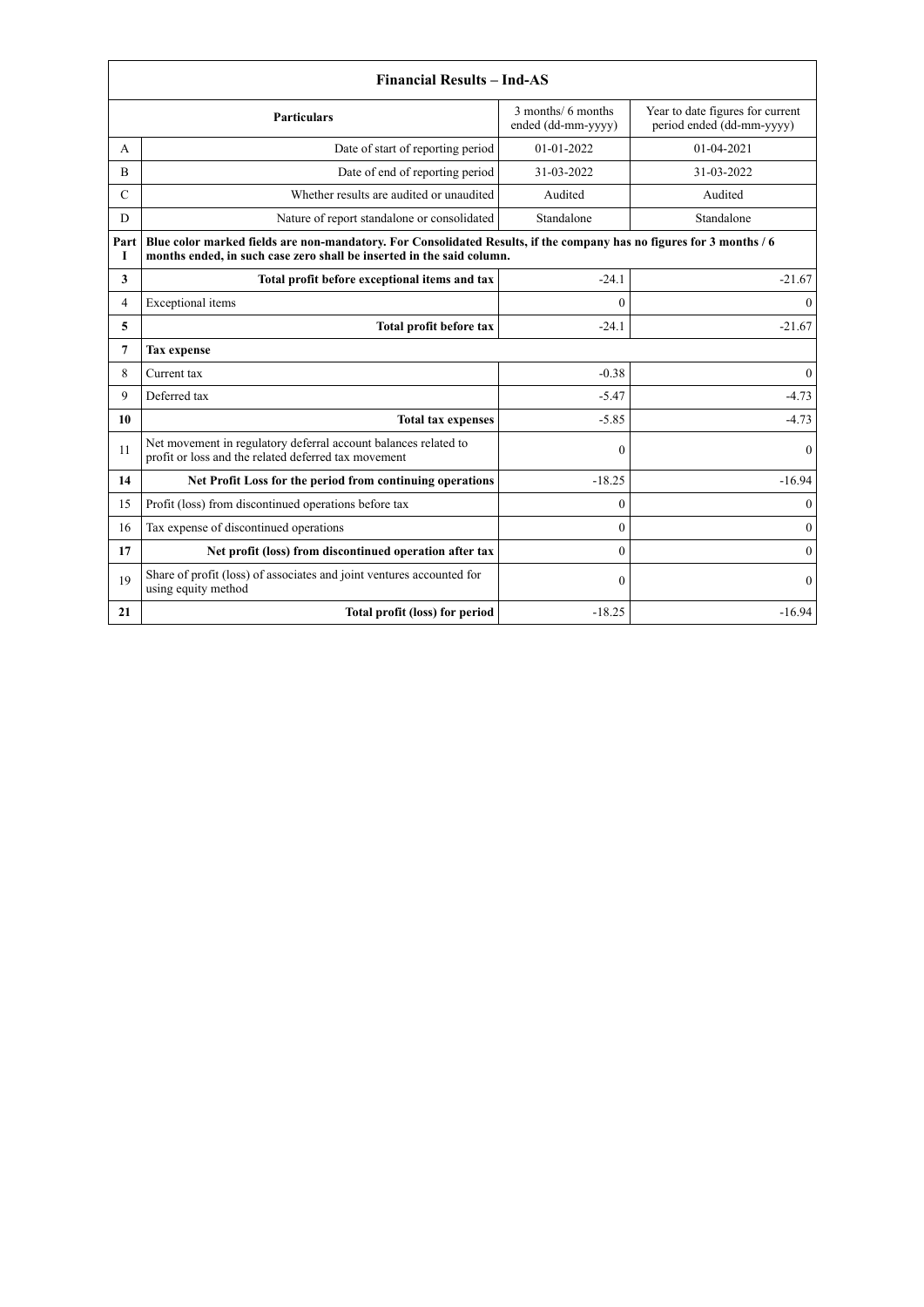|               | <b>Financial Results - Ind-AS</b>                                               |                                                |                                                               |  |  |
|---------------|---------------------------------------------------------------------------------|------------------------------------------------|---------------------------------------------------------------|--|--|
|               | <b>Particulars</b>                                                              | 3 months/ 6 month ended (dd-<br>$mm$ -yyyy $)$ | Year to date figures for current period ended<br>(dd-mm-yyyy) |  |  |
| А             | Date of start of reporting period                                               | $01-01-2022$                                   | $01 - 04 - 2021$                                              |  |  |
| B             | Date of end of reporting period                                                 | 31-03-2022                                     | 31-03-2022                                                    |  |  |
| $\mathcal{C}$ | Whether results are audited or unaudited                                        | Audited                                        | Audited                                                       |  |  |
| D             | Nature of report standalone or consolidated                                     | Standalone                                     | Standalone                                                    |  |  |
|               | Other comprehensive income [Abstract]                                           |                                                |                                                               |  |  |
| 1             | Amount of items that will not be reclassified to profit and loss                |                                                |                                                               |  |  |
|               | Items that will not be reclassified to profit or loss                           | 1.06                                           | 1.06                                                          |  |  |
|               | Total Amount of items that will not be reclassified to<br>profit and loss       | 1.06                                           | 1.06                                                          |  |  |
| $\mathbf{2}$  | Income tax relating to items that will not be<br>reclassified to profit or loss | 0.28                                           | 0.28                                                          |  |  |
| 3             | Amount of items that will be reclassified to profit and loss                    |                                                |                                                               |  |  |
|               | Total Amount of items that will be reclassified to<br>profit and loss           |                                                |                                                               |  |  |
| 4             | Income tax relating to items that will be reclassified<br>to profit or loss     | $\mathbf{0}$                                   | $\bf{0}$                                                      |  |  |
| 5             | <b>Total Other comprehensive income</b>                                         | 0.78                                           | 0.78                                                          |  |  |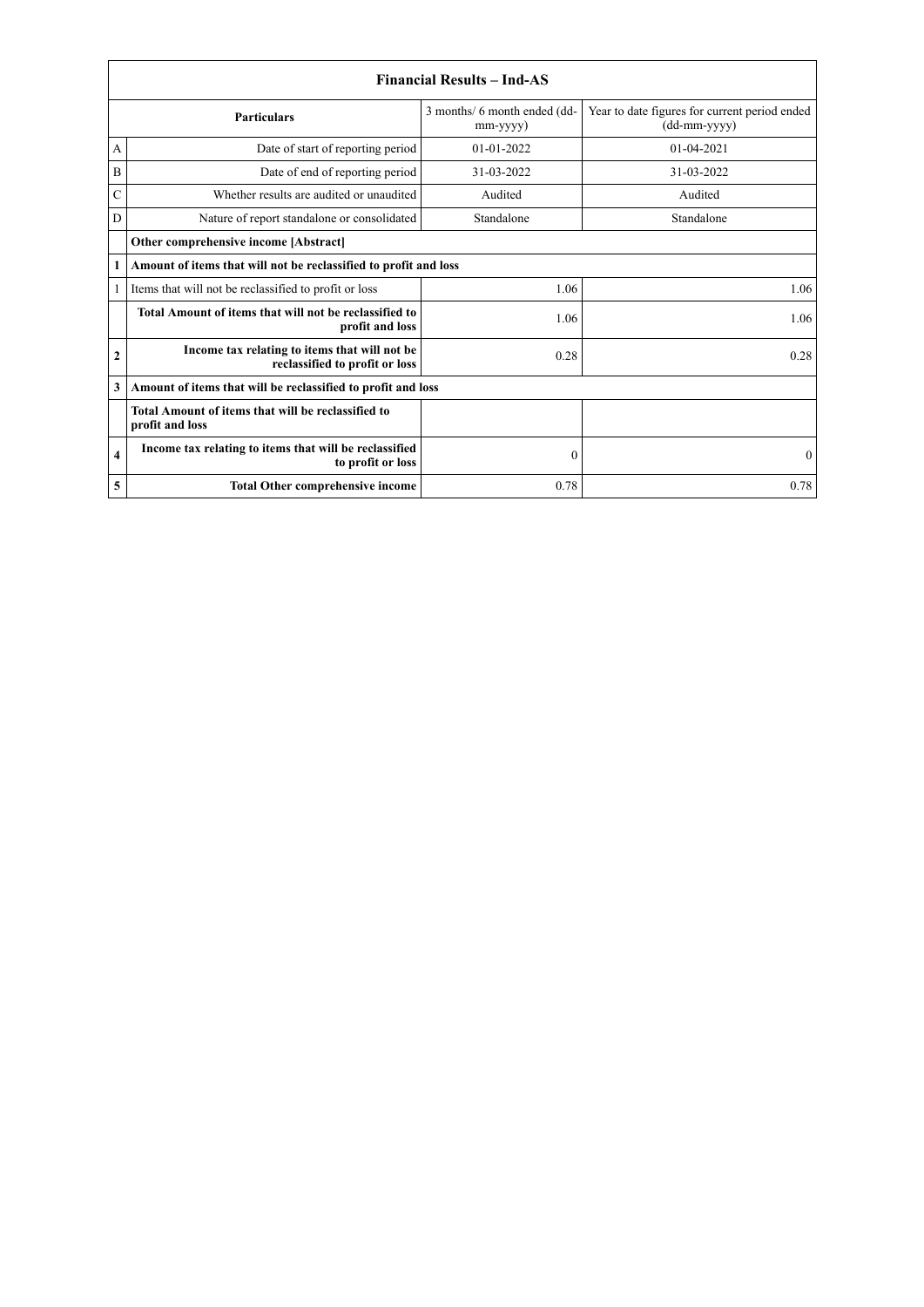|               | <b>Financial Results - Ind-AS</b>                                                                                                                                                             |                        |              |  |  |  |
|---------------|-----------------------------------------------------------------------------------------------------------------------------------------------------------------------------------------------|------------------------|--------------|--|--|--|
|               | 3 months/ 6 months ended<br>Year to date figures for current period<br><b>Particulars</b><br>ended (dd-mm-yyyy)<br>$(dd-mm-yyyy)$                                                             |                        |              |  |  |  |
| A             | Date of start of reporting period                                                                                                                                                             | 01-01-2022             | 01-04-2021   |  |  |  |
| B             | Date of end of reporting period                                                                                                                                                               | 31-03-2022             | 31-03-2022   |  |  |  |
| $\mathcal{C}$ | Whether results are audited or unaudited                                                                                                                                                      | Audited                | Audited      |  |  |  |
| D             | Nature of report standalone or consolidated                                                                                                                                                   | Standalone             | Standalone   |  |  |  |
| Part<br>1     | Blue color marked fields are non-mandatory. For Consolidated Results, if the company has no figures for 3 months / 6<br>months ended, in such case zero shall be inserted in the said column. |                        |              |  |  |  |
| 23            | <b>Total Comprehensive Income for the period</b>                                                                                                                                              | $-17.47$               | $-16.16$     |  |  |  |
| 24            | Total profit or loss, attributable to                                                                                                                                                         |                        |              |  |  |  |
|               | Profit or loss, attributable to owners of parent                                                                                                                                              |                        |              |  |  |  |
|               | Total profit or loss, attributable to non-controlling interests                                                                                                                               |                        |              |  |  |  |
| 25            | Total Comprehensive income for the period attributable to                                                                                                                                     |                        |              |  |  |  |
|               | Comprehensive income for the period attributable to owners of<br>parent                                                                                                                       | $\boldsymbol{0}$       | $\mathbf{0}$ |  |  |  |
|               | Total comprehensive income for the period attributable to<br>owners of parent non-controlling interests                                                                                       | $\boldsymbol{0}$       | $\mathbf{0}$ |  |  |  |
| 26            | Details of equity share capital                                                                                                                                                               |                        |              |  |  |  |
|               | Paid-up equity share capital                                                                                                                                                                  | 1036.87                | 1036.87      |  |  |  |
|               | Face value of equity share capital                                                                                                                                                            | 10                     | 10           |  |  |  |
| 27            | <b>Details of debt securities</b>                                                                                                                                                             |                        |              |  |  |  |
| 28            | Reserves excluding revaluation reserve                                                                                                                                                        |                        | 1551.03      |  |  |  |
| 29            | <b>Earnings per share</b>                                                                                                                                                                     |                        |              |  |  |  |
| i             | Earnings per equity share for continuing operations                                                                                                                                           |                        |              |  |  |  |
|               | Basic earnings (loss) per share from continuing operations                                                                                                                                    | $-0.18$                | $-0.16$      |  |  |  |
|               | Diluted earnings (loss) per share from continuing operations                                                                                                                                  | $-0.18$                | $-0.16$      |  |  |  |
| <b>ii</b>     | Earnings per equity share for discontinued operations                                                                                                                                         |                        |              |  |  |  |
|               | Basic earnings (loss) per share from discontinued operations                                                                                                                                  | 0                      | $\bf{0}$     |  |  |  |
|               | Diluted earnings (loss) per share from discontinued operations                                                                                                                                | $\mathbf{0}$           | $\mathbf{0}$ |  |  |  |
| ii            | Earnings per equity share                                                                                                                                                                     |                        |              |  |  |  |
|               | Basic earnings (loss) per share from continuing and<br>discontinued operations                                                                                                                | $-0.18$                | $-0.16$      |  |  |  |
|               | Diluted earnings (loss) per share from continuing and<br>discontinued operations                                                                                                              | $-0.18$                | $-0.16$      |  |  |  |
| 30            | Debt equity ratio                                                                                                                                                                             |                        |              |  |  |  |
| 31            | Debt service coverage ratio                                                                                                                                                                   |                        |              |  |  |  |
| 32            | Interest service coverage ratio                                                                                                                                                               |                        |              |  |  |  |
| 33            | Disclosure of notes on financial results                                                                                                                                                      | Textual Information(1) |              |  |  |  |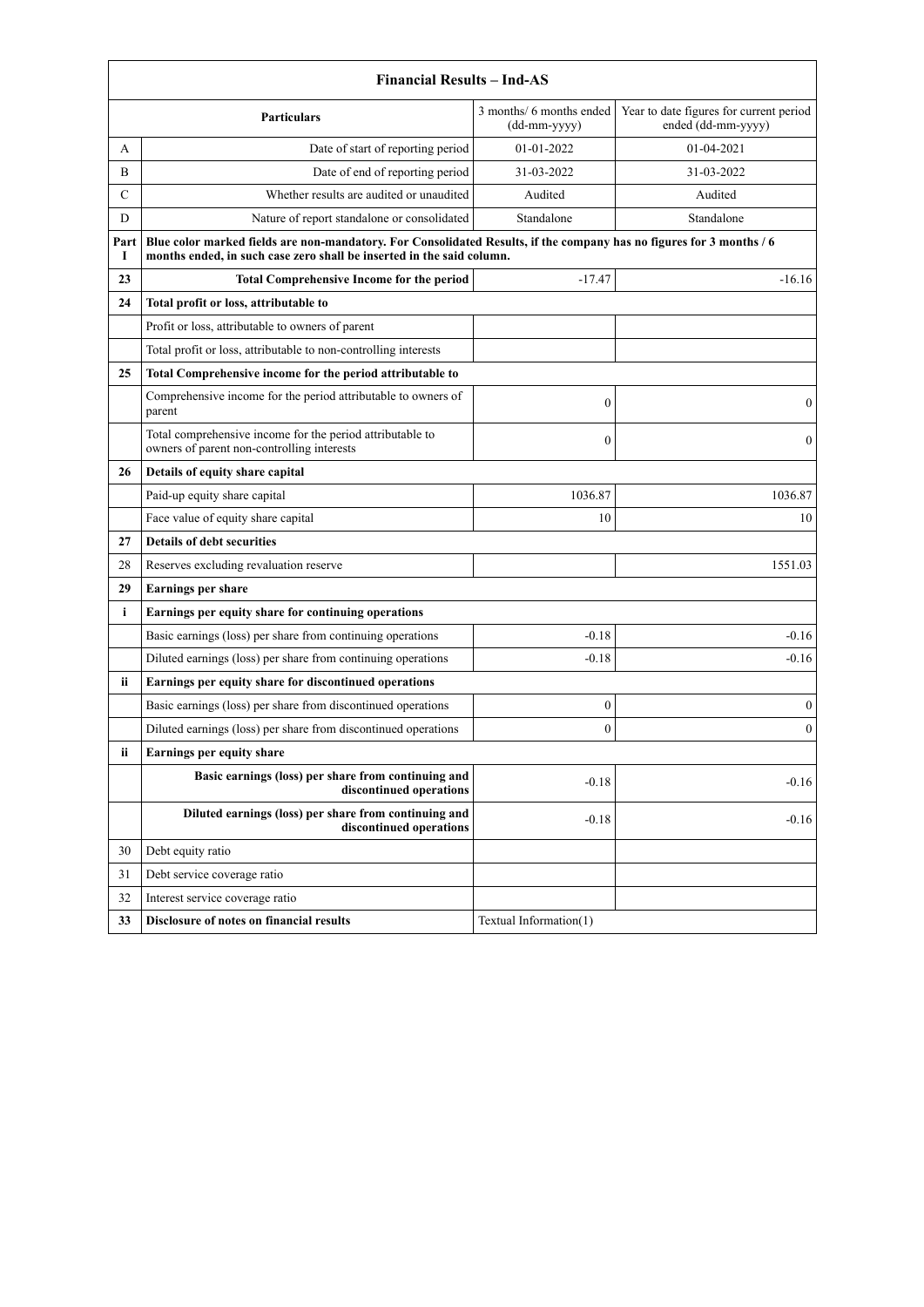|                        | <b>Text Block</b>                                                                                                                                                                                                                                                                                                                                                                                                                                                                                                                                                                                                                                                                                                                                                                                                                                                                                                                                                                                                                                                                                                                                                                                                                                                                                                      |
|------------------------|------------------------------------------------------------------------------------------------------------------------------------------------------------------------------------------------------------------------------------------------------------------------------------------------------------------------------------------------------------------------------------------------------------------------------------------------------------------------------------------------------------------------------------------------------------------------------------------------------------------------------------------------------------------------------------------------------------------------------------------------------------------------------------------------------------------------------------------------------------------------------------------------------------------------------------------------------------------------------------------------------------------------------------------------------------------------------------------------------------------------------------------------------------------------------------------------------------------------------------------------------------------------------------------------------------------------|
| Textual Information(1) | 1 The results have been prepared in accordance with the Companies (Indian Accounting Standards)<br>Rules, 2015 (Ind AS) prescribed under section 133 of the Companies Act, 2013 and other recognised<br>accounting practices to the extent applicable.<br>2 The above financial results have been reviewed by the Audit Committee and approved by the Board of<br>Directors at their respective meetings held on May 30th, 2022.<br>3 The figures for the last quarter are the balancing figure between the audited figures in respect of the full<br>financial year and the published year to date figures upto to the third quarter of the relevant financial<br>year<br>4 The Company is primarily engaged in single Business Segment (Property Developers and Allied<br>Services) and Geographical Segment (India). Hence, additional disclosure under Ind-AS 108 on<br>Operating Segment is not applicable.<br>5 The Board of Directors of Company in its meeting held on May 18, 2022, has approved sale of its<br>asset situated at Gurugram (Haryana) to Intending Buyer through Agreement to sell executed on May<br>18, 2022, subject to receipt of requisite approvals.<br>6 The figures for the corresponding previous quarter / periods have been recasted / regrouped, wherever<br>considered necessary. |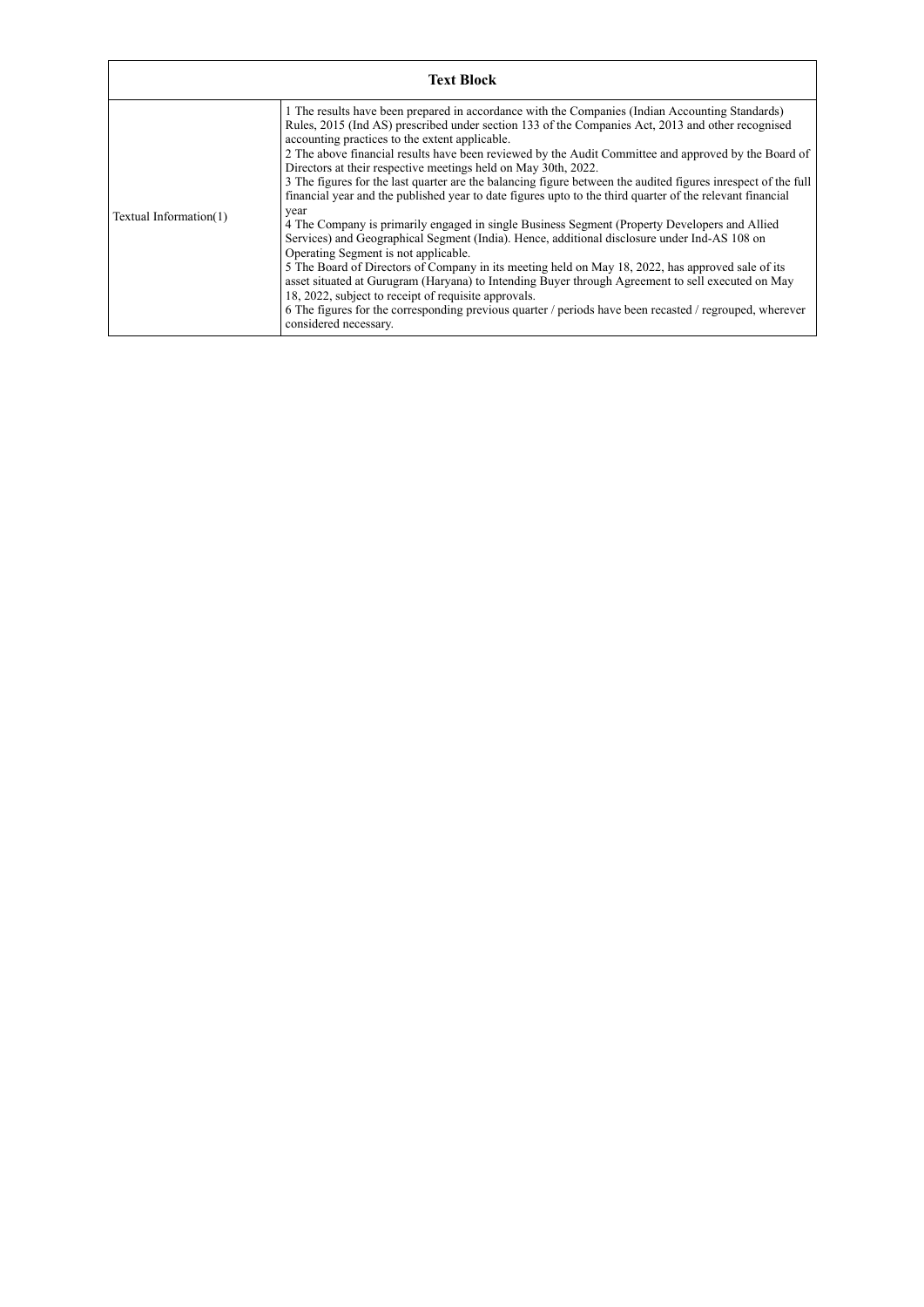|              | <b>Statement of Asset and Liabilities</b>           |                  |  |  |  |
|--------------|-----------------------------------------------------|------------------|--|--|--|
|              | Current year ended (dd-mm-yyyy)<br>Particulars      |                  |  |  |  |
|              | Date of start of reporting period<br>01-04-2021     |                  |  |  |  |
|              | Date of end of reporting period<br>31-03-2022       |                  |  |  |  |
|              | Whether results are audited or unaudited<br>Audited |                  |  |  |  |
|              | Nature of report standalone or consolidated         | Standalone       |  |  |  |
|              | <b>Assets</b>                                       |                  |  |  |  |
| $\mathbf{1}$ | <b>Non-current assets</b>                           |                  |  |  |  |
|              | Property, plant and equipment                       | 20.68            |  |  |  |
|              | Capital work-in-progress                            |                  |  |  |  |
|              | Investment property                                 | 2693.28          |  |  |  |
|              | Goodwill                                            | $\bf{0}$         |  |  |  |
|              | Other intangible assets                             | $\mathbf{0}$     |  |  |  |
|              | Intangible assets under development                 |                  |  |  |  |
|              | Biological assets other than bearer plants          |                  |  |  |  |
|              | Investments accounted for using equity method       |                  |  |  |  |
|              | <b>Non-current financial assets</b>                 |                  |  |  |  |
|              | Non-current investments                             | $\boldsymbol{0}$ |  |  |  |
|              | Trade receivables, non-current                      |                  |  |  |  |
|              | Loans, non-current                                  | $\mathbf{0}$     |  |  |  |
|              | Other non-current financial assets                  | 9.08             |  |  |  |
|              | <b>Total non-current financial assets</b>           | 9.08             |  |  |  |
|              | Deferred tax assets (net)                           | 252.12           |  |  |  |
|              | Other non-current assets                            |                  |  |  |  |
|              | <b>Total non-current assets</b>                     | 2975.16          |  |  |  |
| $\mathbf{2}$ | <b>Current assets</b>                               |                  |  |  |  |
|              | Inventories                                         | 2.13             |  |  |  |
|              | <b>Current financial asset</b>                      |                  |  |  |  |
|              | Current investments                                 | 186.34           |  |  |  |
|              | Trade receivables, current                          | 14.58            |  |  |  |
|              | Cash and cash equivalents                           | 2.84             |  |  |  |
|              | Bank balance other than cash and cash equivalents   | $\boldsymbol{0}$ |  |  |  |
|              | Loans, current                                      | $\mathbf{0}$     |  |  |  |
|              | Other current financial assets                      | 0.37             |  |  |  |
|              | <b>Total current financial assets</b>               | 204.13           |  |  |  |
|              | Current tax assets (net)                            | 42.03            |  |  |  |
|              | Other current assets                                | 10.88            |  |  |  |
|              | <b>Total current assets</b>                         | 259.17           |  |  |  |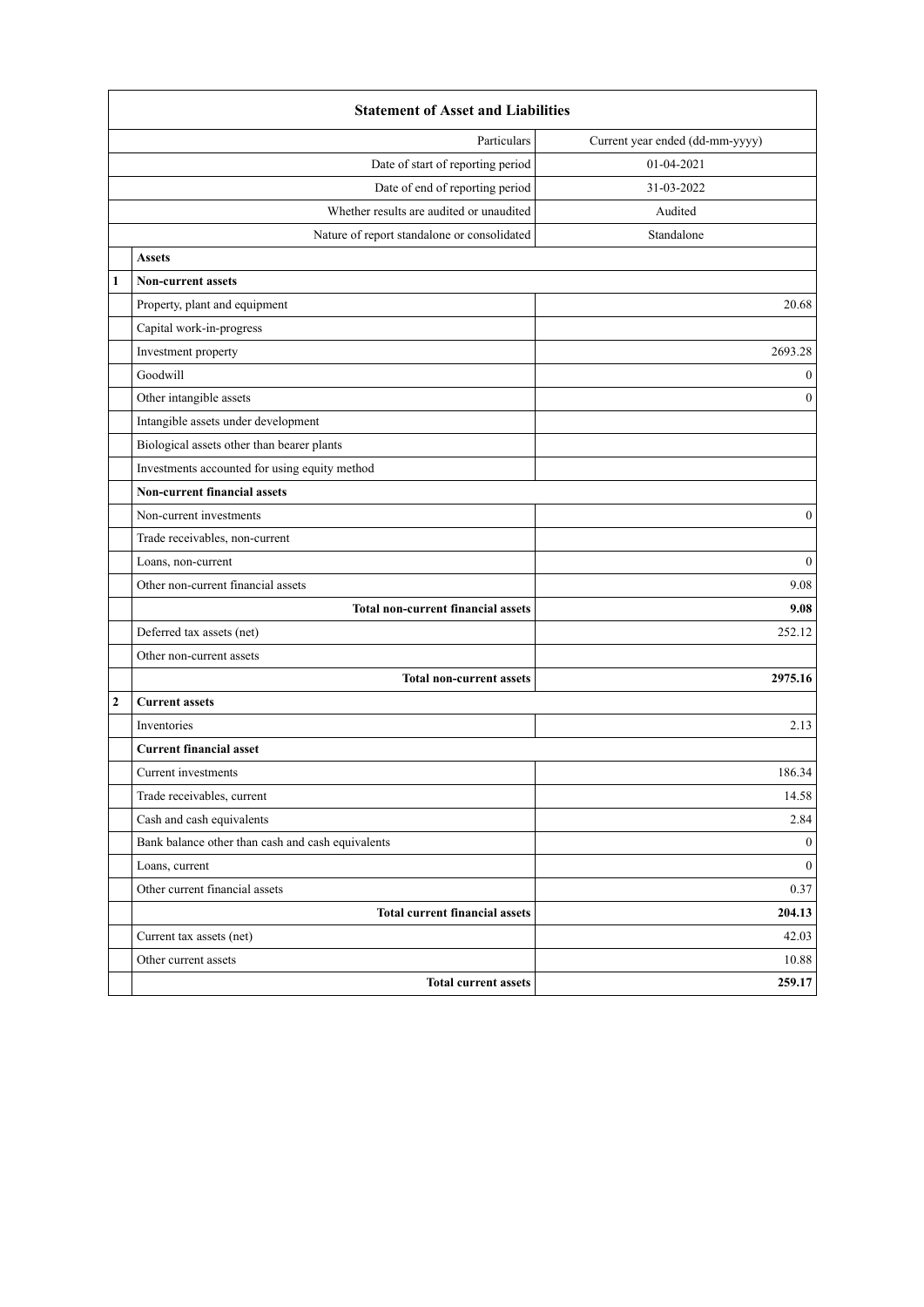|   | <b>Statement of Asset and Liabilities</b>                                                 |                                 |  |  |
|---|-------------------------------------------------------------------------------------------|---------------------------------|--|--|
|   | Particulars                                                                               | Current year ended (dd-mm-yyyy) |  |  |
|   | Date of start of reporting period                                                         | 01-04-2021                      |  |  |
|   | Date of end of reporting period                                                           | 31-03-2022                      |  |  |
|   | Whether results are audited or unaudited                                                  | Audited                         |  |  |
|   | Nature of report standalone or consolidated                                               | Standalone                      |  |  |
| 3 | Non-current assets classified as held for sale                                            |                                 |  |  |
| 4 | Regulatory deferral account debit balances and related deferred tax Assets                |                                 |  |  |
|   | <b>Total assets</b>                                                                       | 3234.33                         |  |  |
|   | <b>Equity and liabilities</b>                                                             |                                 |  |  |
|   | <b>Equity</b>                                                                             |                                 |  |  |
|   | Equity attributable to owners of parent                                                   |                                 |  |  |
|   | Equity share capital                                                                      | 1036.87                         |  |  |
|   | Other equity                                                                              | 1551.03                         |  |  |
|   | Total equity attributable to owners of parent                                             | 2587.9                          |  |  |
|   | Non controlling interest                                                                  |                                 |  |  |
|   | <b>Total equity</b>                                                                       | 2587.9                          |  |  |
|   | <b>Liabilities</b>                                                                        |                                 |  |  |
|   | <b>Non-current liabilities</b>                                                            |                                 |  |  |
|   | <b>Non-current financial liabilities</b>                                                  |                                 |  |  |
|   | Borrowings, non-current                                                                   | $\mathbf{0}$                    |  |  |
|   | Trade payables, non-current                                                               |                                 |  |  |
|   | Other non-current financial liabilities                                                   | 530.75                          |  |  |
|   | <b>Total non-current financial liabilities</b>                                            | 530.75                          |  |  |
|   | Provisions, non-current                                                                   | 11.08                           |  |  |
|   | Deferred tax liabilities (net)                                                            |                                 |  |  |
|   | Deferred government grants, Non-current                                                   |                                 |  |  |
|   | Other non-current liabilities                                                             | 47.52                           |  |  |
|   | <b>Total non-current liabilities</b>                                                      | 589.35                          |  |  |
|   | <b>Current liabilities</b>                                                                |                                 |  |  |
|   | <b>Current financial liabilities</b>                                                      |                                 |  |  |
|   | Borrowings, current                                                                       | $\mathbf{0}$                    |  |  |
|   | Trade payables, current                                                                   | 34.86                           |  |  |
|   | Other current financial liabilities                                                       | 10.21                           |  |  |
|   | <b>Total current financial liabilities</b>                                                | 45.07                           |  |  |
|   | Other current liabilities                                                                 | 11.66                           |  |  |
|   | Provisions, current                                                                       | 0.35                            |  |  |
|   | Current tax liabilities (Net)                                                             |                                 |  |  |
|   | Deferred government grants, Current                                                       |                                 |  |  |
|   | <b>Total current liabilities</b>                                                          | 57.08                           |  |  |
| 3 | Liabilities directly associated with assets in disposal group classified as held for sale |                                 |  |  |
| 4 | Regulatory deferral account credit balances and related deferred tax liability            |                                 |  |  |
|   | <b>Total liabilities</b>                                                                  | 646.43                          |  |  |
|   | <b>Total equity and liabilites</b>                                                        | 3234.33                         |  |  |
|   | Disclosure of notes on assets and liabilities                                             |                                 |  |  |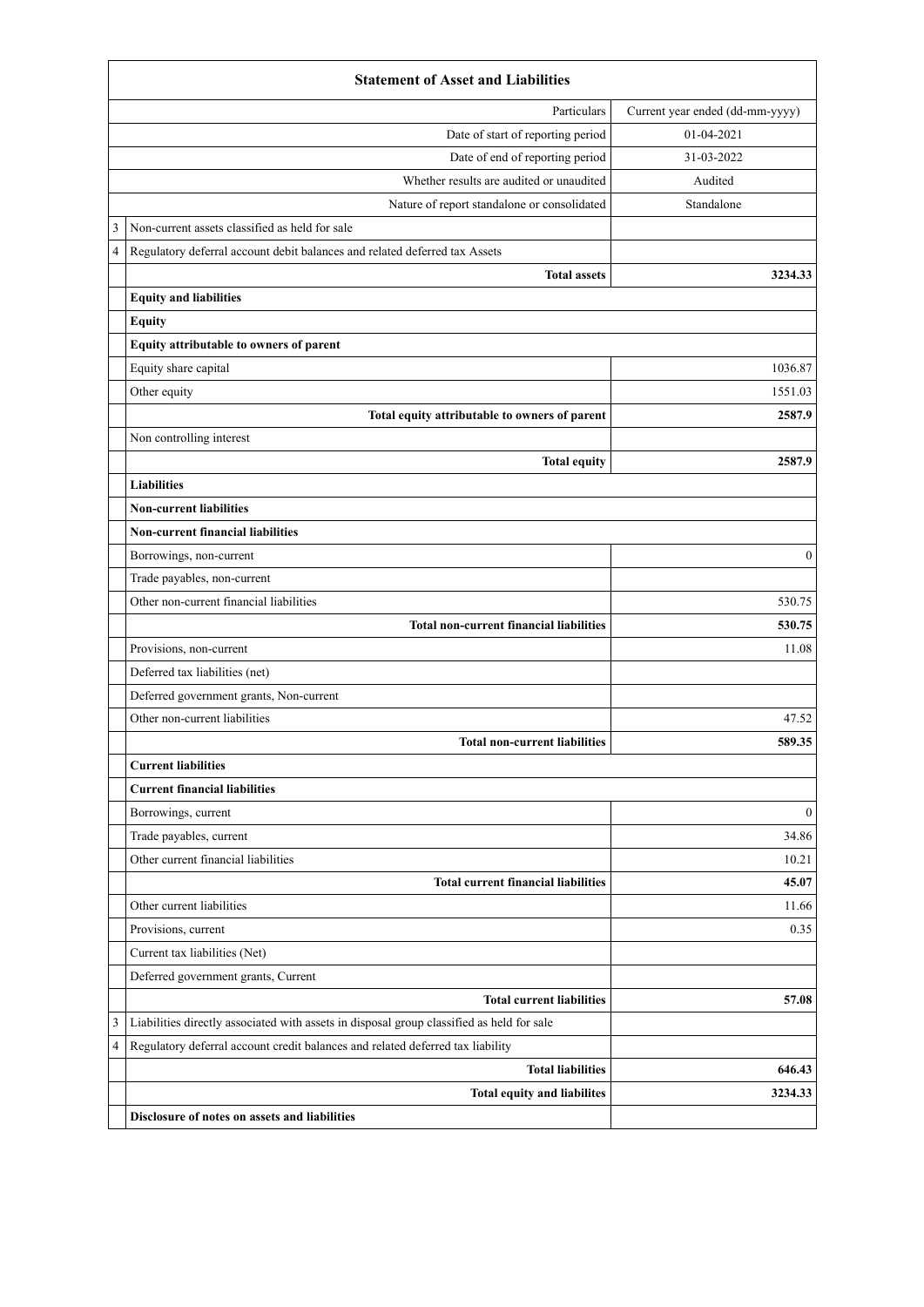|                  | Format for Reporting Segmenet wise Revenue, Results and Capital Employed along with the company results |                                          |                                                                |  |  |
|------------------|---------------------------------------------------------------------------------------------------------|------------------------------------------|----------------------------------------------------------------|--|--|
|                  | <b>Particulars</b>                                                                                      | 3 months/ 6 month ended (dd-<br>mm-yyyy) | Year to date figures for current period ended (dd-<br>mm-yyyy) |  |  |
|                  | Date of start of reporting period                                                                       | 01-01-2022                               | 01-04-2021                                                     |  |  |
|                  | Date of end of reporting period                                                                         | 31-03-2022                               | 31-03-2022                                                     |  |  |
|                  | Whether accounts are audited or unaudited                                                               | Audited                                  | Audited                                                        |  |  |
|                  | Nature of report standalone or consolidated                                                             | Standalone                               | Standalone                                                     |  |  |
| 1                | <b>Segment Revenue (Income)</b>                                                                         |                                          |                                                                |  |  |
|                  | (net sale/income from each segment should be disclosed)                                                 |                                          |                                                                |  |  |
|                  | <b>Total Segment Revenue</b>                                                                            |                                          |                                                                |  |  |
|                  | Less: Inter segment revenue                                                                             |                                          |                                                                |  |  |
|                  | <b>Revenue from operations</b>                                                                          |                                          |                                                                |  |  |
| $\boldsymbol{2}$ | <b>Segment Result</b>                                                                                   |                                          |                                                                |  |  |
|                  | Profit $(+)$ / Loss $(-)$ before tax and interest from each segment                                     |                                          |                                                                |  |  |
|                  | <b>Total Profit before tax</b>                                                                          |                                          |                                                                |  |  |
|                  | i. Finance cost                                                                                         |                                          |                                                                |  |  |
|                  | ii. Other Unallocable Expenditure net off<br><b>Unallocable income</b>                                  |                                          |                                                                |  |  |
|                  | <b>Profit before tax</b>                                                                                |                                          |                                                                |  |  |
| 3                | (Segment Asset - Segment Liabilities)                                                                   |                                          |                                                                |  |  |
|                  | <b>Segment Asset</b>                                                                                    |                                          |                                                                |  |  |
|                  | <b>Total Segment Asset</b>                                                                              |                                          |                                                                |  |  |
|                  | <b>Un-allocable Assets</b>                                                                              |                                          |                                                                |  |  |
|                  | <b>Net Segment Asset</b>                                                                                |                                          |                                                                |  |  |
| 4                | <b>Segment Liabilities</b>                                                                              |                                          |                                                                |  |  |
|                  | <b>Segment Liabilities</b>                                                                              |                                          |                                                                |  |  |
|                  | <b>Total Segment Liabilities</b>                                                                        |                                          |                                                                |  |  |
|                  | <b>Un-allocable Liabilities</b>                                                                         |                                          |                                                                |  |  |
|                  | <b>Net Segment Liabilities</b>                                                                          |                                          |                                                                |  |  |
|                  | Disclosure of notes on segments                                                                         |                                          |                                                                |  |  |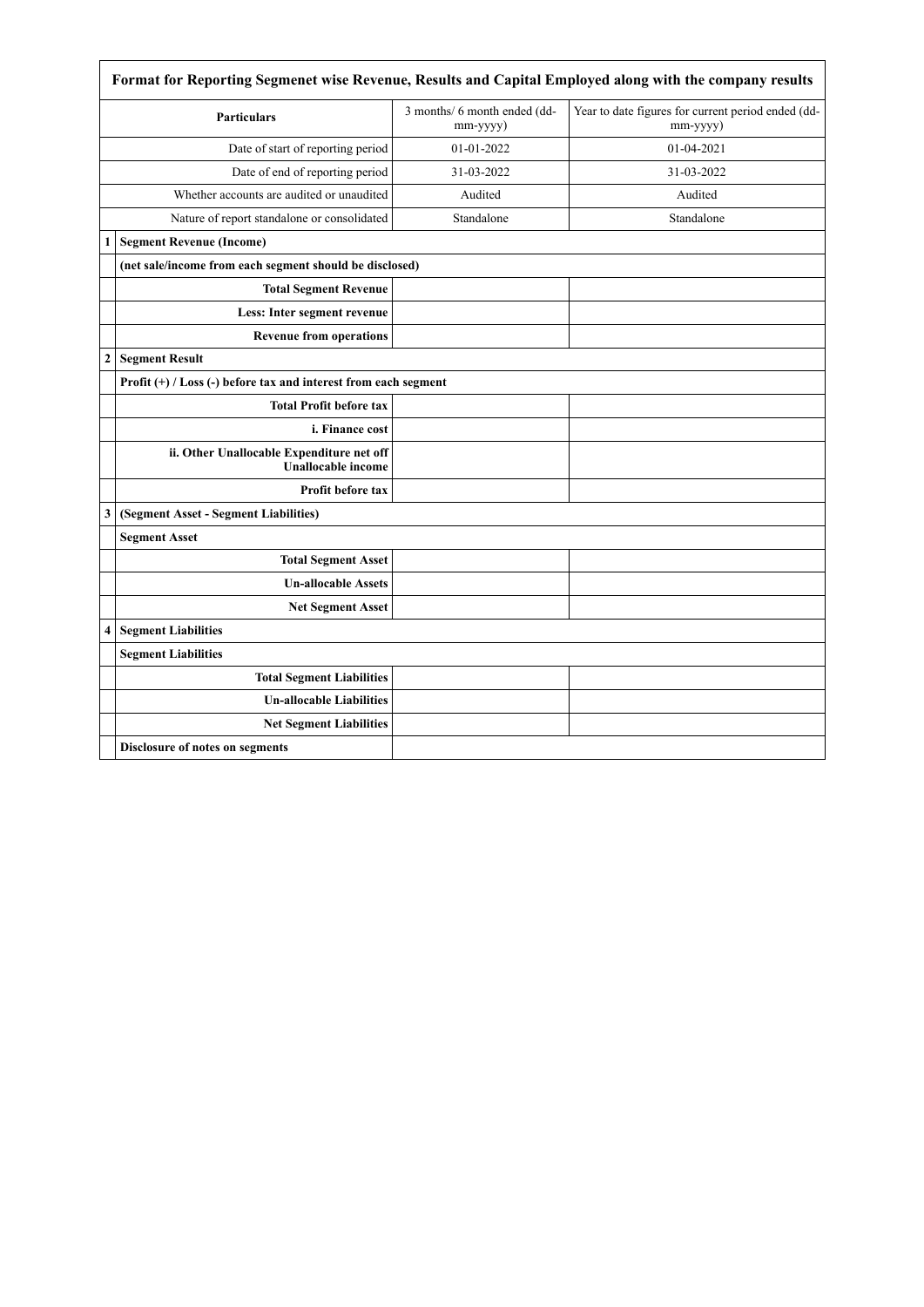|           | Cash flow statement, indirect                                                                              |                  |  |  |
|-----------|------------------------------------------------------------------------------------------------------------|------------------|--|--|
|           | Year ended (dd-mm-<br>Particulars<br>yyyy)                                                                 |                  |  |  |
| A         | Date of start of reporting period                                                                          | 01-04-2021       |  |  |
| B         | Date of end of reporting period                                                                            | 31-03-2022       |  |  |
| C         | Whether results are audited or unaudited                                                                   | Audited          |  |  |
| D         | Nature of report standalone or consolidated                                                                | Standalone       |  |  |
| Part<br>I | Blue color marked fields are non-mandatory.                                                                |                  |  |  |
|           | <b>Statement of cash flows</b>                                                                             |                  |  |  |
|           | Cash flows from used in operating activities                                                               |                  |  |  |
|           | Profit before tax                                                                                          | $-21.67$         |  |  |
|           | Adjustments for reconcile profit (loss)                                                                    |                  |  |  |
|           | Adjustments for finance costs                                                                              | $\theta$         |  |  |
|           | Adjustments for decrease (increase) in inventories                                                         | $-0.48$          |  |  |
|           | Adjustments for decrease (increase) in trade receivables, current                                          | $-7.4$           |  |  |
|           | Adjustments for decrease (increase) in trade receivables, non-current                                      | $\Omega$         |  |  |
|           | Adjustments for decrease (increase) in other current assets                                                | $-4$             |  |  |
|           | Adjustments for decrease (increase) in other non-current assets                                            | $\boldsymbol{0}$ |  |  |
|           | Adjustments for other financial assets, non-current                                                        | $\mathbf{0}$     |  |  |
|           | Adjustments for other financial assets, current                                                            | $\mathbf{0}$     |  |  |
|           | Adjustments for other bank balances                                                                        | $\theta$         |  |  |
|           | Adjustments for increase (decrease) in trade payables, current                                             | 27.15            |  |  |
|           | Adjustments for increase (decrease) in trade payables, non-current                                         | $\theta$         |  |  |
|           | Adjustments for increase (decrease) in other current liabilities                                           | 0.13             |  |  |
|           | Adjustments for increase (decrease) in other non-current liabilities                                       | 42.06            |  |  |
|           | Adjustments for depreciation and amortisation expense                                                      | 139.78           |  |  |
|           | Adjustments for impairment loss reversal of impairment loss recognised in profit or loss                   | $\theta$         |  |  |
|           | Adjustments for provisions, current                                                                        | 1.11             |  |  |
|           | Adjustments for provisions, non-current                                                                    | $\mathbf{0}$     |  |  |
|           | Adjustments for other financial liabilities, current                                                       | 0.16             |  |  |
|           | Adjustments for other financial liabilities, non-current                                                   | 452.37           |  |  |
|           | Adjustments for unrealised foreign exchange losses gains                                                   | $\mathbf{0}$     |  |  |
|           | Adjustments for dividend income                                                                            | $\theta$         |  |  |
|           | Adjustments for interest income                                                                            | $\boldsymbol{0}$ |  |  |
|           | Adjustments for share-based payments                                                                       | $\theta$         |  |  |
|           | Adjustments for fair value losses (gains)                                                                  | $\boldsymbol{0}$ |  |  |
|           | Adjustments for undistributed profits of associates                                                        | $\mathbf{0}$     |  |  |
|           | Other adjustments for which cash effects are investing or financing cash flow                              | $-0.91$          |  |  |
|           | Other adjustments to reconcile profit (loss)                                                               | $\theta$         |  |  |
|           | Other adjustments for non-cash items                                                                       | 5.49             |  |  |
|           | Share of profit and loss from partnership firm or association of persons or limited liability partnerships | $\theta$         |  |  |
|           | Total adjustments for reconcile profit (loss)                                                              | 655.46           |  |  |
|           | Net cash flows from (used in) operations                                                                   | 633.79           |  |  |
|           | Dividends received                                                                                         | $\mathbf{0}$     |  |  |
|           | Interest paid                                                                                              | $-4.02$          |  |  |
|           | Interest received                                                                                          | $-0.24$          |  |  |
|           | Income taxes paid (refund)                                                                                 | 23.82            |  |  |
|           | Other inflows (outflows) of cash                                                                           | $\theta$         |  |  |
|           | Net cash flows from (used in) operating activities                                                         | 613.75           |  |  |
|           | Cash flows from used in investing activities                                                               |                  |  |  |
|           |                                                                                                            |                  |  |  |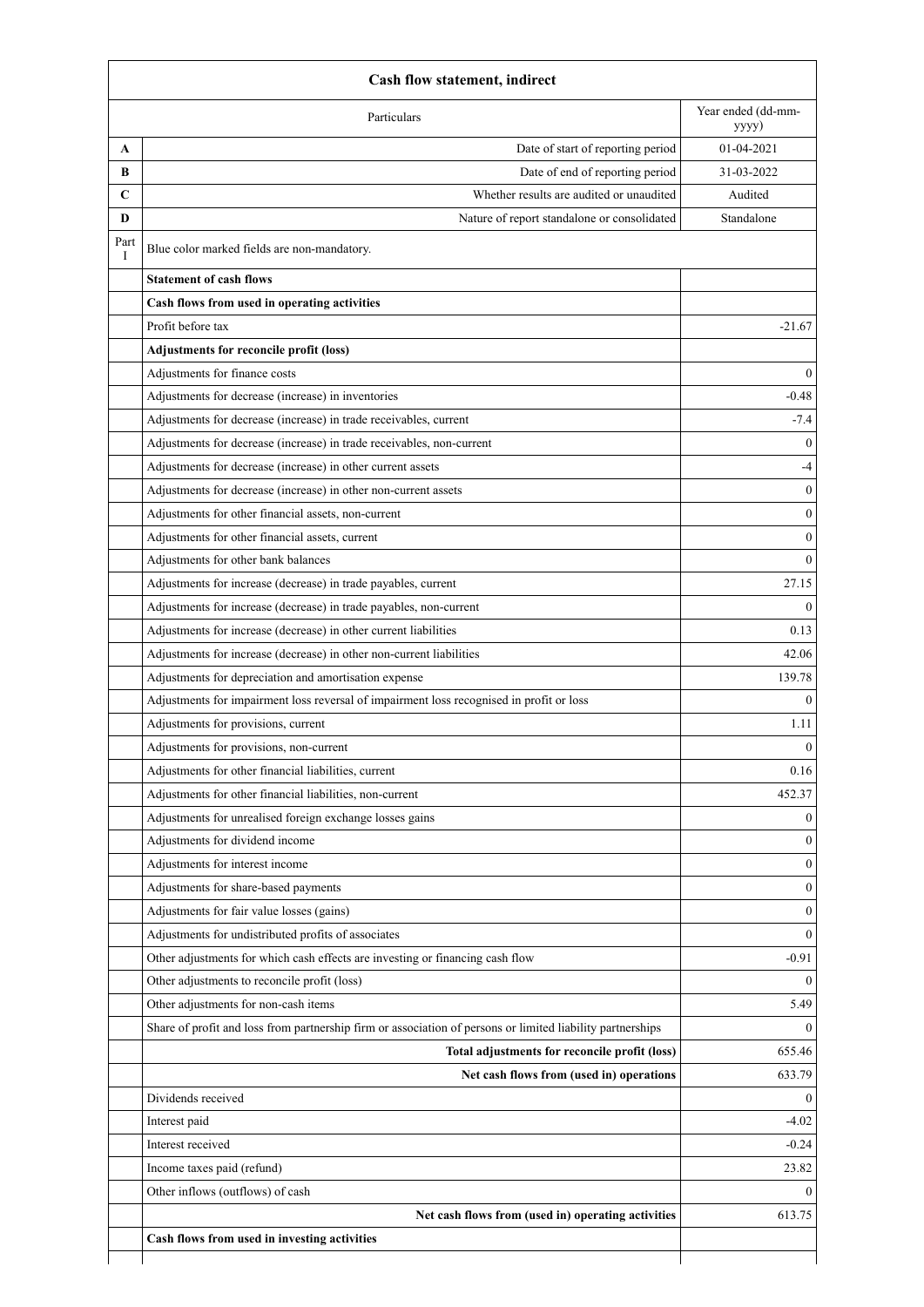| Cash flows from losing control of subsidiaries or other businesses                                                     | 0            |
|------------------------------------------------------------------------------------------------------------------------|--------------|
| Cash flows used in obtaining control of subsidiaries or other businesses                                               | 0            |
| Other cash receipts from sales of equity or debt instruments of other entities                                         | $\theta$     |
| Other cash payments to acquire equity or debt instruments of other entities                                            | 190.49       |
| Other cash receipts from sales of interests in joint ventures                                                          | 0            |
| Other cash payments to acquire interests in joint ventures                                                             | $\theta$     |
| Cash receipts from share of profits of partnership firm or association of persons or limited liability<br>partnerships | 0            |
| Cash payment for investment in partnership firm or association of persons or limited liability<br>partnerships         | 0            |
| Proceeds from sales of property, plant and equipment                                                                   | $\theta$     |
| Purchase of property, plant and equipment                                                                              | 4.07         |
| Proceeds from sales of investment property                                                                             | $^{(1)}$     |
| Purchase of investment property                                                                                        | $\theta$     |
| Proceeds from sales of intangible assets                                                                               | $\theta$     |
| Purchase of intangible assets                                                                                          | $\theta$     |
| Proceeds from sales of intangible assets under development                                                             | $\theta$     |
| Purchase of intangible assets under development                                                                        | $\theta$     |
| Proceeds from sales of goodwill                                                                                        | $\theta$     |
| Purchase of goodwill                                                                                                   | $\theta$     |
| Proceeds from biological assets other than bearer plants                                                               | $\theta$     |
| Purchase of biological assets other than bearer plants                                                                 | $\theta$     |
| Proceeds from government grants                                                                                        | $\theta$     |
| Proceeds from sales of other long-term assets                                                                          | $\theta$     |
| Purchase of other long-term assets                                                                                     | 0.22         |
| Cash advances and loans made to other parties                                                                          | 0            |
| Cash receipts from repayment of advances and loans made to other parties                                               | 0            |
| Cash payments for future contracts, forward contracts, option contracts and swap contracts                             | 0            |
| Cash receipts from future contracts, forward contracts, option contracts and swap contracts                            | 0            |
| Dividends received                                                                                                     | 0            |
| Interest received                                                                                                      | 0.24         |
| Income taxes paid (refund)                                                                                             | $\theta$     |
| Other inflows (outflows) of cash                                                                                       | 0            |
| Net cash flows from (used in) investing activities                                                                     | $-194.54$    |
| Cash flows from used in financing activities                                                                           |              |
| Proceeds from changes in ownership interests in subsidiaries                                                           | $\mathbf{0}$ |
| Payments from changes in ownership interests in subsidiaries                                                           | 0            |
| Proceeds from issuing shares                                                                                           | $\theta$     |
| Proceeds from issuing other equity instruments                                                                         | 0            |
| Payments to acquire or redeem entity's shares                                                                          | 0            |
| Payments of other equity instruments                                                                                   | $\theta$     |
| Proceeds from exercise of stock options                                                                                | $\mathbf{0}$ |
| Proceeds from issuing debentures notes bonds etc                                                                       | $\theta$     |
| Proceeds from borrowings                                                                                               | $\theta$     |
| Repayments of borrowings                                                                                               | 438          |
| Payments of finance lease liabilities                                                                                  | 0            |
| Payments of lease liabilities                                                                                          | 0            |
| Dividends paid                                                                                                         | $\theta$     |
| Interest paid                                                                                                          | 4.02         |
|                                                                                                                        |              |
| Income taxes paid (refund)                                                                                             | 0            |
| Other inflows (outflows) of cash                                                                                       | 0            |